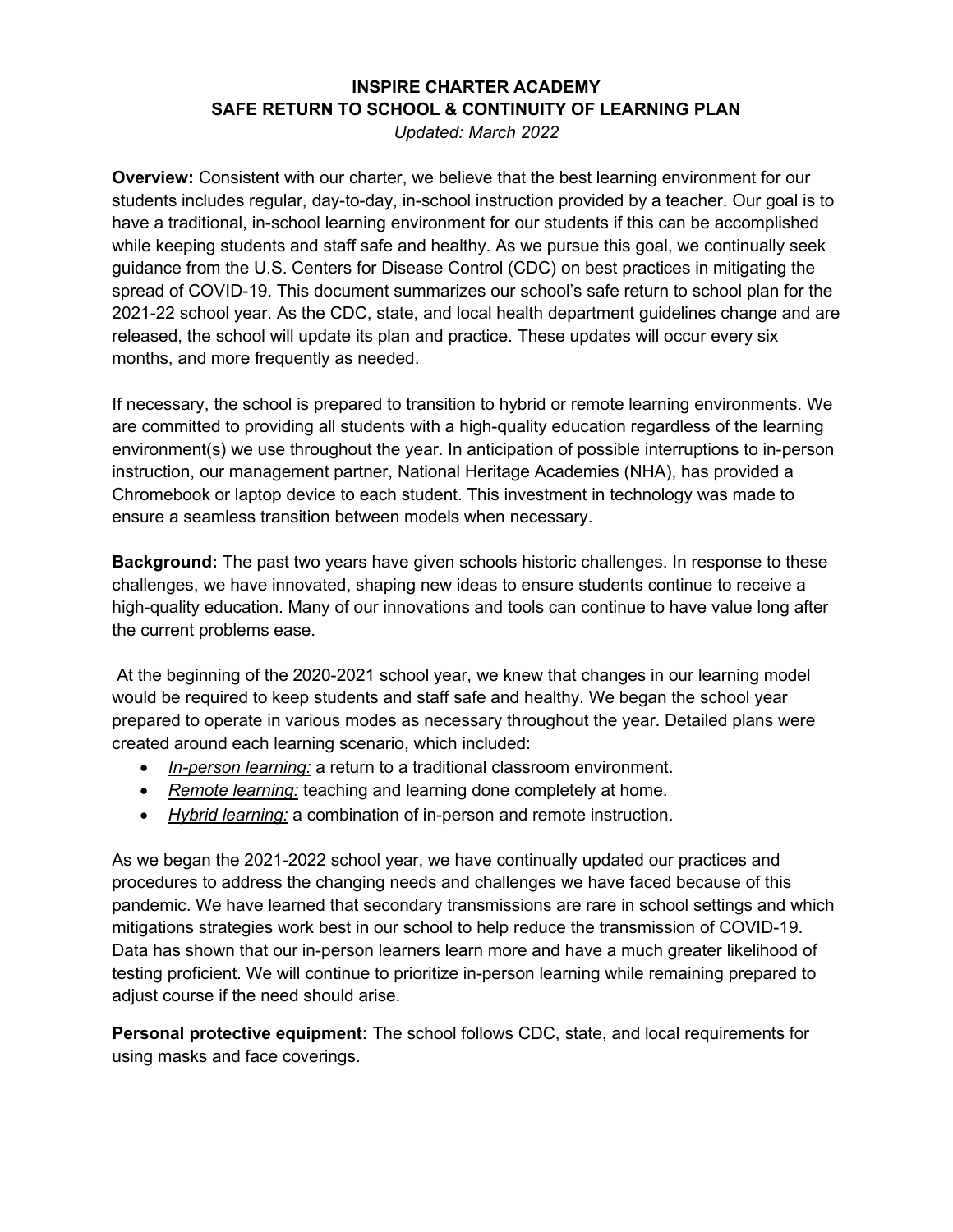Masks are optional for staff and students. Persons with exposure to COVID-19 or experiencing symptoms should wear a mask for at least 10 days. The school will support students and staff who choose to continue wearing a mask. Masks are encouraged for visitors and visitors are not allowed into classrooms at this time. Masks are available in the front office if needed.

**Social/physical distancing:** The school uses staggered arrival times and/or multiple entrances/exits to allow for social distancing. Students keep their personal items separate and in individually labeled cubbies, containers, or lockers. Students transition between classrooms at staggered times to allow for social distancing at lockers.

Students sit with the same group of students in each classroom. Thus, in the event someone is infected with COVID-19, it is easier to contact trace and control the spread of the virus. Students should not be sharing personal materials such as pens, pencils, etc. Each classroom has materials to disinfect commonly shared items such as computers and curricular tools.

**Hygiene and cleaning:** We have made several significant changes with our janitorial service partner, Aramark, such as increasing manpower, changes in management structure, improved training, greater accountability, and monthly performance audits. In addition to baseline janitorial services, Aramark also provides additional cleaning services due to COVID-19. These include:

- All high touch point locations light switches, door handles, bathroom faucet handles, and so on – are disinfected and cleaned at least once a day in accordance with the CDC guidance.
- All cleaning materials are EPA-approved for use against COVID-19.
- Aramark provides the school all necessary materials.
	- $\circ$  Aramark is ensuring that each classroom has hand sanitizer, a spray bottle of disinfectant cleaner, paper towels, and instructions on how to properly use the provided materials when additional cleaning/disinfecting is needed in classrooms.
	- $\circ$  Aramark is also ensuring that the school stocks plenty of hand soap to stay ahead of any shortage. Soap, hand sanitizer, and disinfectant cleaner are refilled, as necessary.
- All janitorial staff have been trained on cleaning and disinfecting specifically for COVID-19.
- Facilities Preparedness and Response Plan (attached as Appendix A)
	- $\circ$  Following CDC guidelines, we have created an action plan to be used if there is a suspected or confirmed case of COVID-19 in the school building. This plan includes disinfection and cleaning tasks based on the timeline of when a suspected or confirmed case was last in the school building.
- We store cleaning and disinfection products safely and in compliance with standards.

In addition to the added efforts of our provider of janitorial services, we are all joining in the effort to promote safe hygiene habits. Handwashing posters instructing and reinforcing proper handwashing techniques are placed in bathrooms. Hand sanitizing stations are available throughout the building.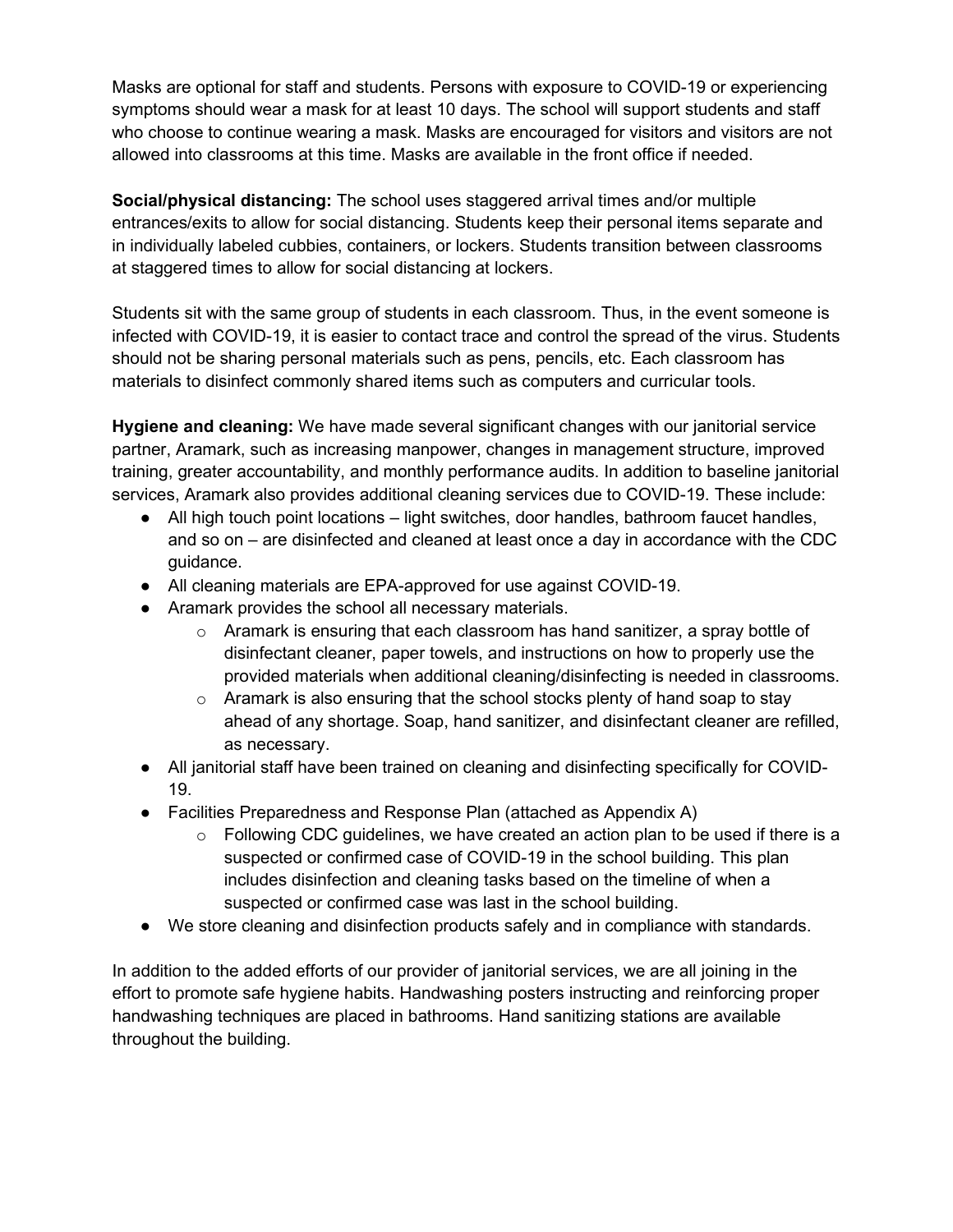Desks are disinfected in between classes and all hands-on classroom materials are disinfected between each student group. Each classroom has materials to disinfect commonly shared items such as computers and curricular tools.

**Monitoring student and staff health:** NHA monitors and follows all federal, state, and local requirements as it relates to COVID-19 safety procedures. NHA also, in conjunction with our epidemiologist, reviews federal and state recommendations and follows them as necessary to ensure the safety of our students and staff and to ensure the continuity of in-person learning.

If an employee or student shows COVID-19 symptoms, they are sent home or to an identified isolation room until they can be safely picked up.

If there is a confirmed case, the school works with its NHA Business Partner (BP) to report the case to the local health department. If necessary, the BP partners with the NHA Communications team to ensure proper stakeholders are notified timely, while ensuring compliance with employee and student confidentiality and HIPAA requirements. Staff and students with probable or confirmed cases of COVID-19 can return to school after they have complied with current CDC and/or state isolation guidelines.

The school takes students' temperatures upon arrival. Trained staff does this work using appropriate personal protective equipment (PPE), including gloves, disposable face masks, and face shields.

**Vaccinations:** NHA has provided us up-to-date information and resources on vaccination in our state and county.

**Continuity of Learning for Special Populations:** Students with IEPs or 504s access the same learning opportunities offered to general education students. These learning activities and supports address student needs identified in their IEP/504 to the extent appropriate. To accomplish this, special education providers collaborate with general education teachers to ensure provision of accommodations and modifications (when appropriate) that allow students to access learning opportunities. Individualized accommodations are documented and shared with classroom teachers for each student. English Learning (EL) teachers work with classroom teachers to provide necessary scaffolds to schoolwork to ensure that EL students have access to the core content.

The school complies with the regulations imposed by the state and by the Individuals with Disabilities Education Act (IDEA) ensures that all children with disabilities receive an Individual Educational Program (IEP) designed to address their unique needs. All required components of the IEP are addressed, including a description of the student's present level of academic achievement and functional performance, including disability-related needs, goals and objectives, supplemental aides and services, program services, ancillary services, and extended school year.

All students with disabilities are considered general education students first. Each IEP is designed to assure that eligible students receive a free appropriate public education (FAPE) and specialized instruction delivered by highly qualified special education staff within the least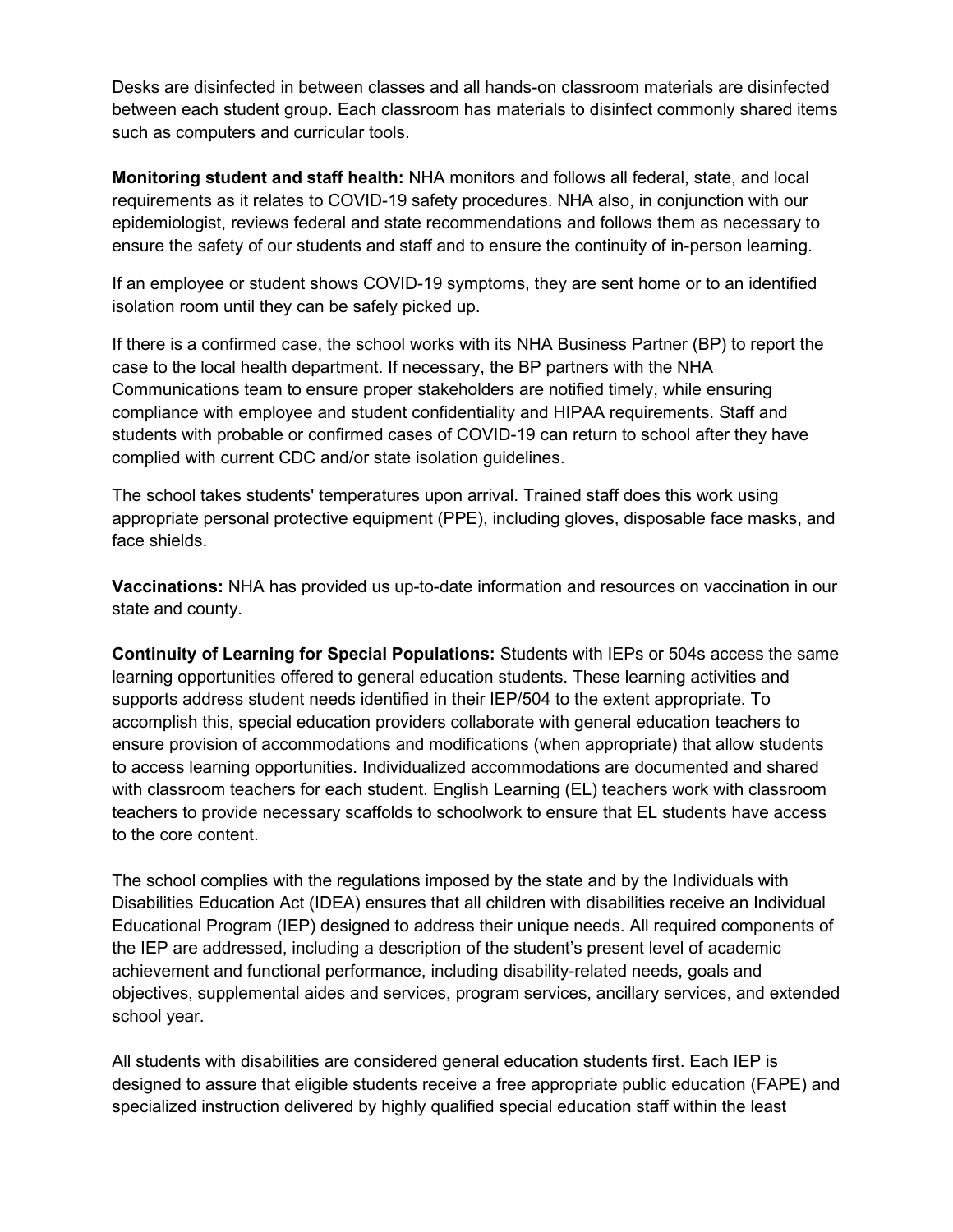restrictive environment (LRE). Before school opens, we review registration forms to identify students with current IEPs from previous schools attended. We inform parents of their rights, procedures, and responsibilities under special education law. Decisions about an IEP are made by the school's IEP Team. This team has required participants, including general and special education providers and administrators. Parents are also encouraged to join the IEP Team.

As much as appropriate, children who are disabled are educated with children who are nondisabled. Special classes, separate schooling, or other removal of children with disabilities from the regular educational environment occurs only if the nature or severity of the disability is such that satisfactory education in regular classes with supplemental aids and services cannot be achieved.

To meet LRE requirements, the school ensures that a continuum of placement options is available to students with disabilities, including:

- services provided within the general education classroom;
- pull-out services;
- special classes;
- home instruction;
- instruction in hospitals and institutions; and
- in special circumstances, access to programs and services in settings outside the school.

The Individualized Education Program Team (IEPT) makes decisions about student placement.

**Continuity of food services:** We meet all guidance and procedures set forth by the CDC and by state and local health departments related to food service models and operations for students. We provide staff additional PPE, including gloves, masks, cleaning chemicals, and hand sanitizer. Sneeze guards have been added to all food distribution carts. Cutlery, seasonings, and sauces are placed directly on individual trays. Staff are trained on food safety standards on a regular basis and abide by all safety regulations. Students eat in their classrooms or in the gymnasium/cafeteria with appropriate social distancing.

In the event of a COVID-19 outbreak, we work with school nutrition agencies and local health departments to ensure that we comply with all requirements. We continue serving food when schools are closed when that is allowed and can be done safely. We continue to provide meal service to the extent applicable. We notify parents when food is available via the SchoolMessenger system (which can send emails and texts to each family), school newsletters and updates, and our website as appropriate.

**Mental health, behavioral, and emotional support services and support:** Traumatic experiences like COVID-19 can impact learning, behavior, and relationships at school. Research clearly indicates that a traumatic experience in childhood can diminish concentration, memory, and the development of language that children need to be successful at school. The COVID-19 pandemic is affecting not just our children's physical health and academic experience, but it is taking a deep emotional toll as well. We believe children's well-being comes first, and that young people like adults, learn best when they are happy, safe, calm, and